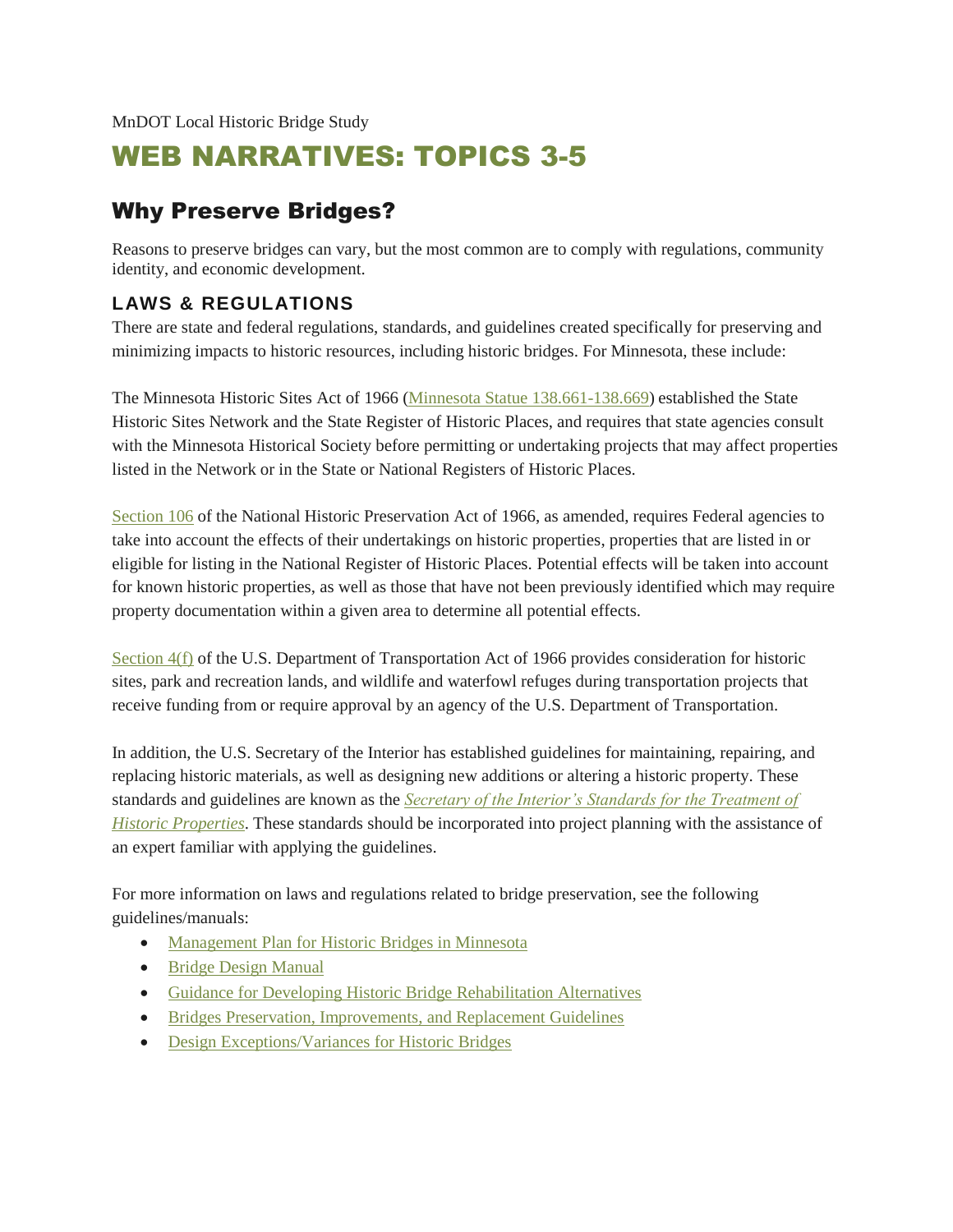#### **COMMUNITY IDENTITY**

The preservation of historic bridges allows the continued use of a working, useful part of the community that is a piece of living history and can help foster community pride.

Historic bridges, buildings, and sites create a distinctive place that can help define a community. For instance, historic bridges are often iconic symbols of a community, as is the case in Duluth and Stillwater where their historic lift bridges are used in their city and government agency logos. Such preservation of historic resources can help create a sense of place that binds a community together in shared identity and pride and also makes it attractive to newcomers.



Courtesy of City of Duluth Photo by Serdar Kaya

In addition, preserving, restoring, and rehabilitating bridges can demonstrate to a community, in a practical way, the benefits of historic preservation. Quality maintenance and stewardship of historic bridges sets an example for all to follow, and pays dividends over time.

### **TOURISM & ECONOMIC DEVELOPMENT**

Preservation is also well-known to encourage economic vitality by enhancing the sustainability of the community and enriching the sense of place. That sense of place can be promoted to support marketing efforts and attract businesses and tourists. Heritage tourism, as it is commonly known, has been one of the fastest growing segments of the tourism industry over the last few years. The rate of growth and impact studies of tourism are generally measured by state tourism offices, or government agencies such as the National Park Service. For more information on the economics of historic preservation please see the following sites:

- [12 Economic Benefits of Historic Preservation](http://my.preservationnation.org/site/DocServer/Economic_Benefits_of_HP_April_2011.pdf?docID=9023)
- [Measuring Economic Impacts of Historic Preservation](http://www.achp.gov/docs/Economic%20Impacts%20v5-FINAL.pdf)
- [Economics and Historic Preservation: A Guide and Review of the Literature](http://www.brookings.edu/~/media/research/files/reports/2005/9/metropolitanpolicy%20mason/20050926_preservation.pdf)

Many communities have used historic resources to forge a strong brand image that generates heritage tourism, attracts visitors, and helps fuel their economy. Some communities in Minnesota that rely on their lakes and rivers for tourism use historic bridges in their tourism marketing, such as the City of Zumbrota which uses the tagline "Bridging the Past and the Future."